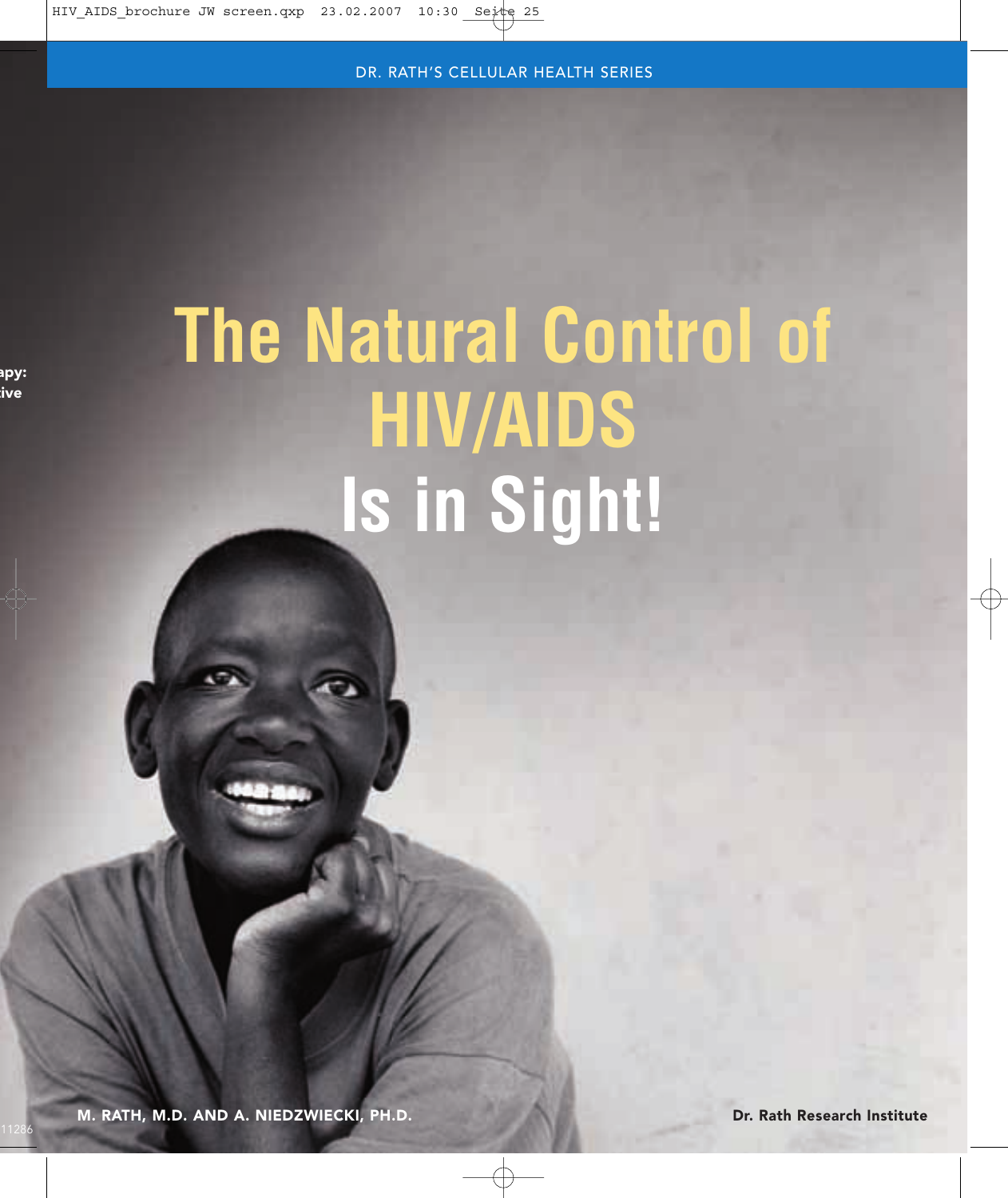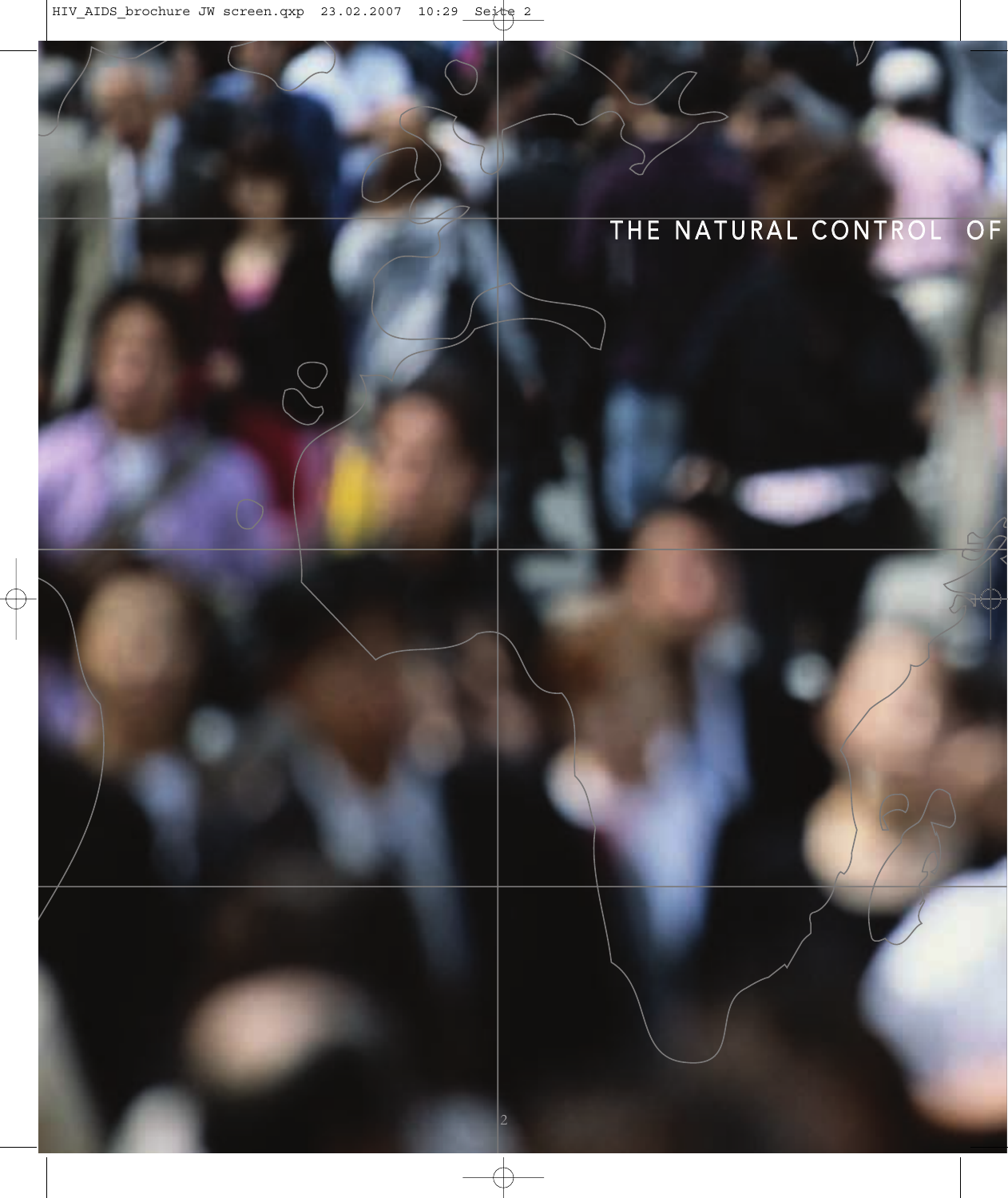### OF HIV/AIDS IS IN SIGHT!

The World Health Organization (WHO) estimates that as of December 2003, more than 40 million adults and children worldwide are living with HIV infections defined as AIDS $^{\circ}$ . More than 95 percent of people diagnosed with AIDS live in developing coun-

tries, and about two-thirds of them reside in sub-

Saharan Africa.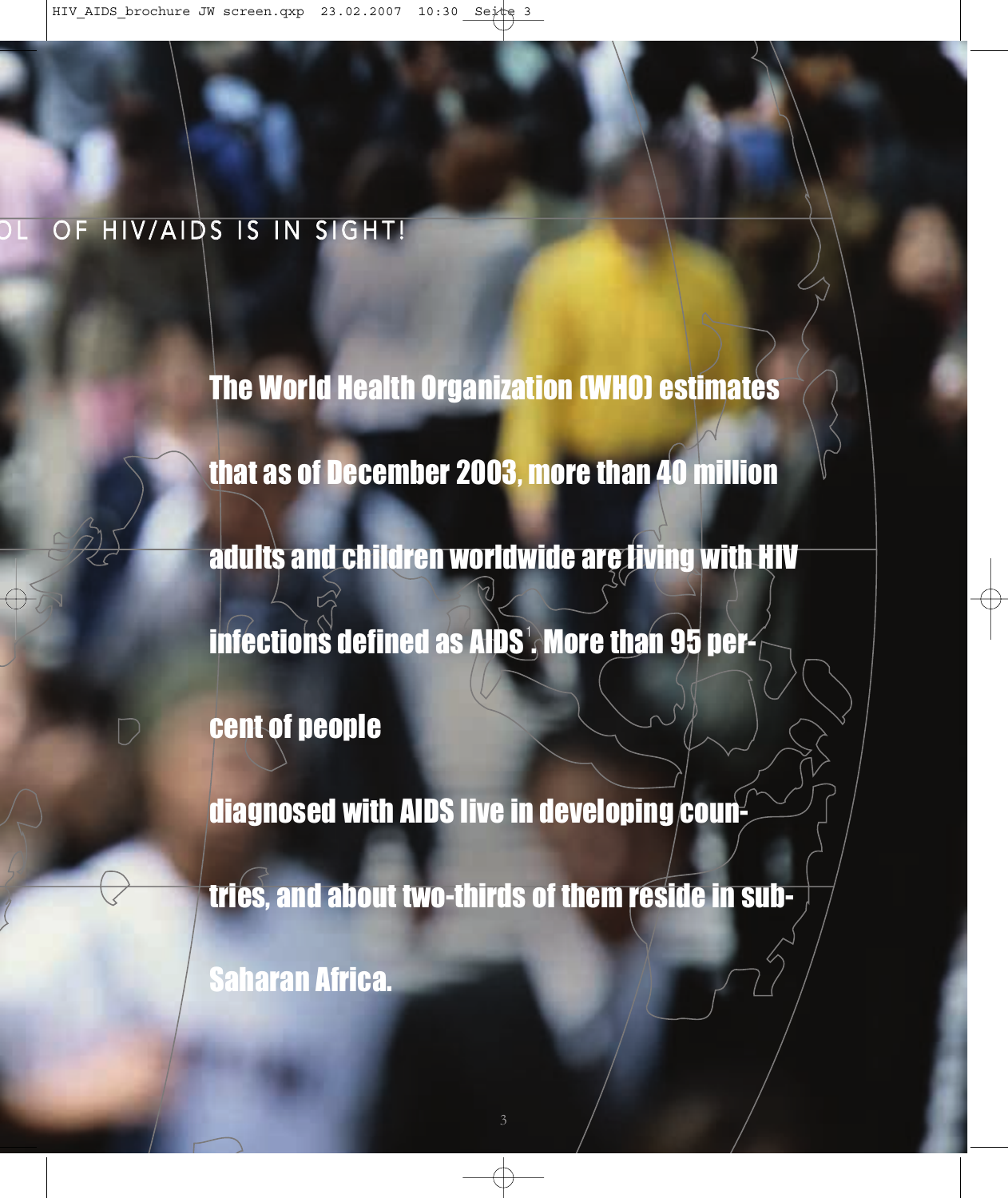### Introduction

AIDS is not a single disease, but a collection of diseases. Its definition has been changed four times (1982, 1987, 1992 and 1998) by the U.S. Centers for Disease Control and Prevention (CDC) and the WHO. Each change widened the AIDS-qualifying symptoms to about 26 from the time that HIV was isolated as an infectious agent in 1984². In 1985, at a conference in Bangui in Central Africaª, AIDS in the developing world was officially defined as fever, weight loss, diarrhea and persist-



ent cough (pneumonia). Since the mid-1990s, an AIDS diagnosis has included tuberculosis and some types of cancer. All these are long recognized diseases of malnutrition<sup>5, 6</sup>; however, they now form the basis for making a diagnosis of AIDS throughout Africa. Such a wide definition, often unrelated to the presence of HIV infection, has since sidetracked efforts to deal with global malnutrition and has increasingly blinded clinicians and even nutritionists from recognizing malnutrition when it stares them in the face.

As a result of this, the hundreds of billions of dollars going to combat AIDS have pressured governments to reclassify diseases of malnutrition as AIDS $^{7,8}$ , resulting in disastrous consequences for the people of Africa in particular.

4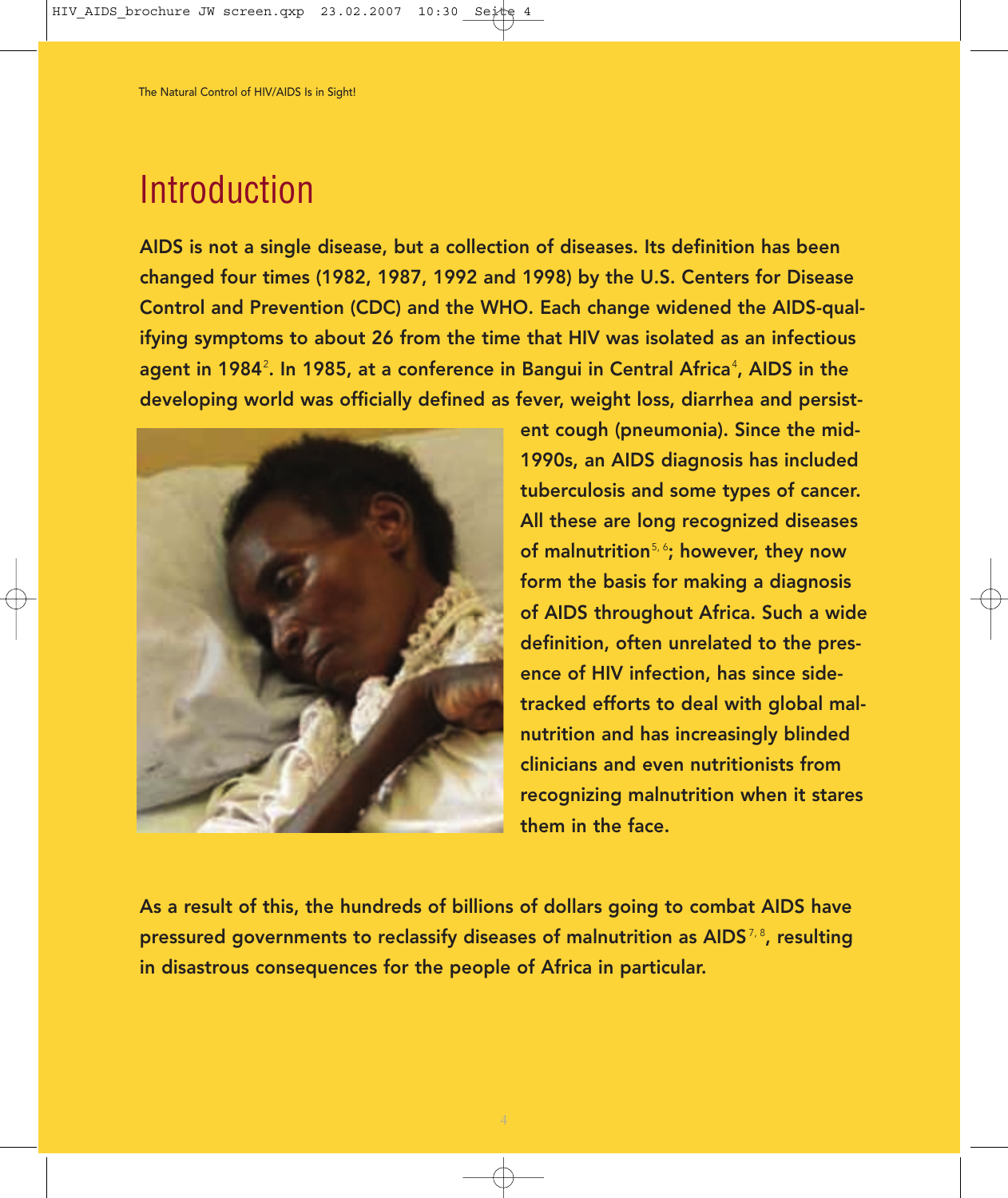Prior to the AIDS era, various international organizations applied nutritional intervention for reducing mortality from diarrhea, pneumonia, and other common diseases of malnutrition°. Now, however, the growing practice of treating these diseases as AIDS has largely replaced and undermined those early efforts<sup>10</sup>. For instance, confusing malnutrition with AIDS has contributed to the 50 percent mortality rate<sup>3, 11</sup> of severely malnourished children in the developing world.



Documented micronutrient deficiencies have been recorded both in children and adults in sub-Saharan Africa diagnosed with HIV infection. For instance, vitamin A deficiency was identified in about 80 percent of HIV-infected children and 63 percent of HIV-positive adults<sup>12, 13</sup>.

Early on, recognition of AIDS as an infection of the immune system triggered a basic therapeutic approach: the identification of drugs that have an anti-retroviral effect and can help restore the function of the immune system. The focus on patented pharmacological solutions and the economical aspects of this business has excluded or ignored the critical role and application of micronutrients and proper nutritional support in the effective prevention and therapy of AIDS.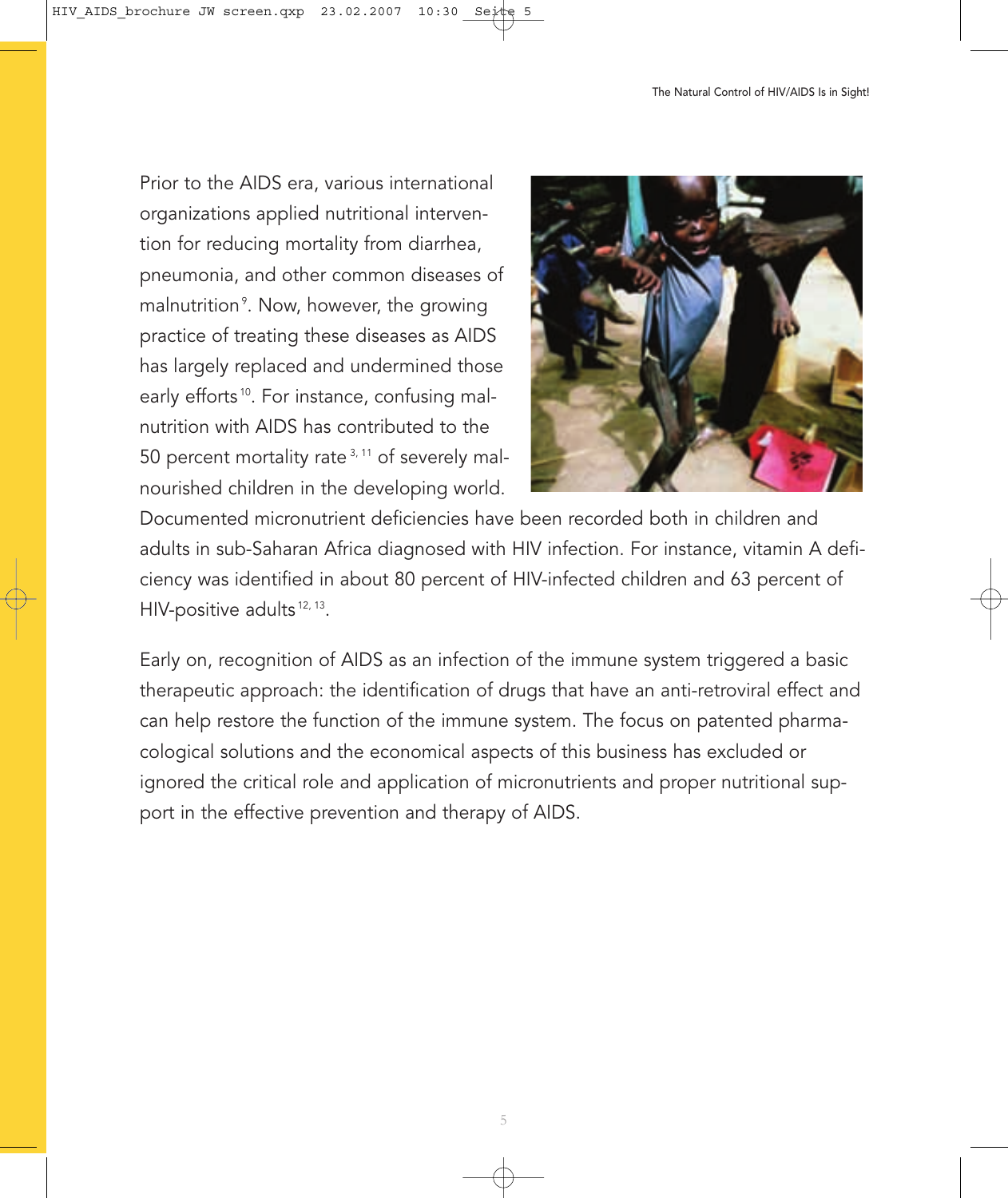### How Viral Infections Spread in the Body

Viruses are unable to live and propagate outside the body. They have to penetrate a host cell and use its metabolic machinery to multiply and spread in the body. Inside the cell, a virus either multiplies immediately or remains in a resting state (latency). The virus can stay in a latent state for many years but, at any time, it can be activated by different factors.

A virus is a particle containing its own genetic information in the form of DNA or RNA. In the case of DNA viruses, after entering the cell, they can be incorporated in the host cell's DNA in the nucleus to initiate the growth and infection process. However, the RNA type of virus, such as HIV, needs an additional step to become infective. First, in a host cell, the viral



RNA has to be copied into the host cell's DNA using a specific enzyme, Reverse Transcriptase (RT). Only then can this newly formed DNA be inserted in the host cell's genetic program.

HIV is an RNA type of virus that targets primarily the cells of the immune system and, in particular, a subset of white blood cells called T-lymphocytes, or CD4 cells. As a result of its replication, HIV particles are able to fill in and destroy the entire lymphoid cell. The viruses bursting from infected cells can then infect other cells and continue spreading.

Because CD4 lymphocytes are the main weapon of the body against viral, bacterial, and other infections, the burden of HIV infection has deadly consequences.

In a fight with the virus, the body attempts to produce new lymphocytes to replace the destroyed ones. For their optimum production, a constant supply of nutrients is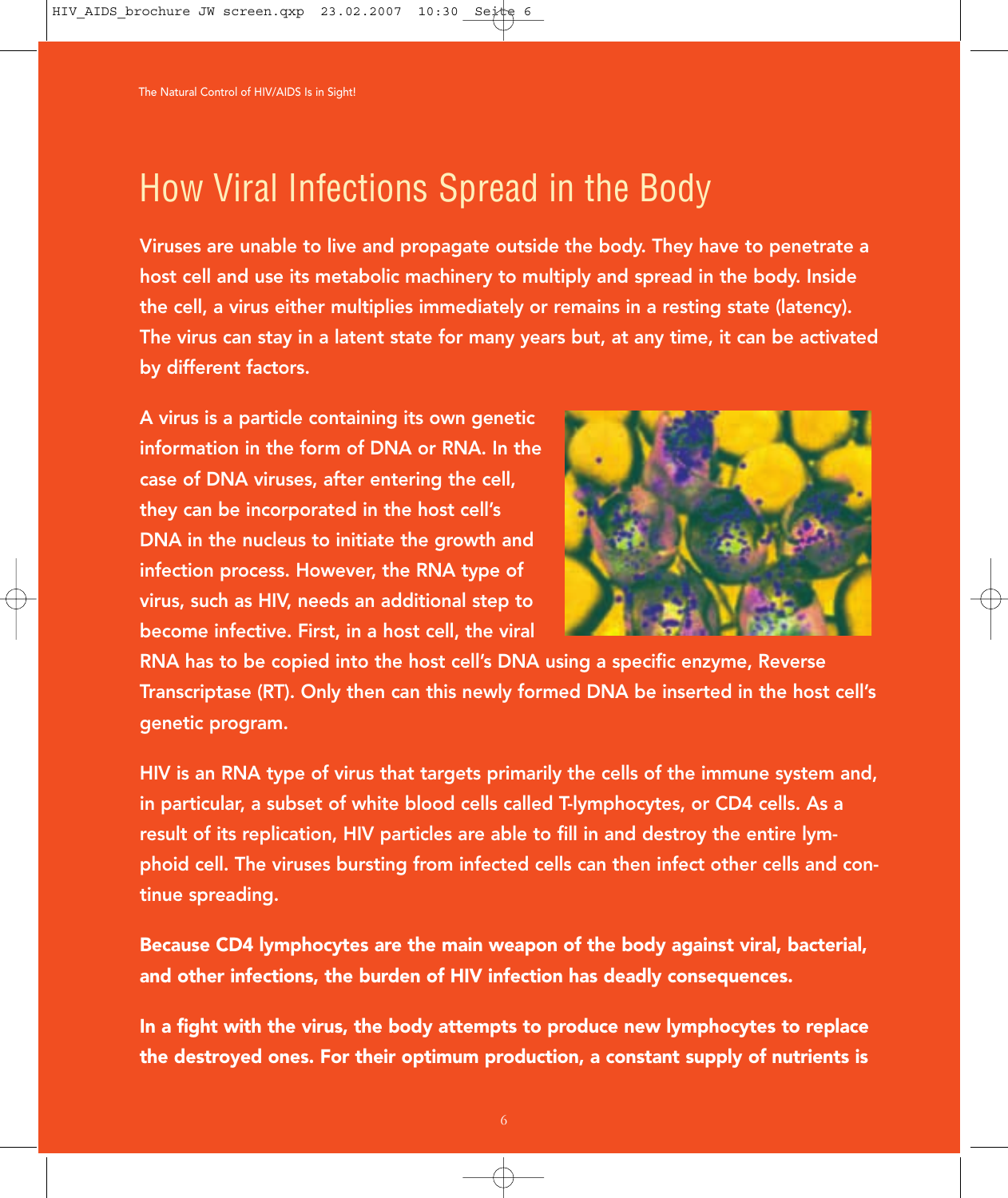essential, as are all required vitamins and other micronutrients. If the body is malnourished and unable to support T-cell production to eliminate the infection, immune deficiency symptoms develop, making the body prone to other infections and diseases.

Immune deficiency can also directly result from malnutrition and micronutrient deficiencies, which impair the body's ability to produce sufficient amounts of optimally functioning immune cells, triggering various opportunistic infections, such as the ones resulting from HIV.





#### Important Steps in HIV Infection:

#### Disease Initiation

- Virus attaches to and enters the cell.
- The Reverse Transcriptase (RT) enzyme converts the RNA of the virus to DNA.
- The newly formed DNA of the virus is incorporated into the host cell's nuclear DNA.

#### Disease Propagation

- Virus multiplies in host cells.
- The cells produce massive amounts of collagen-digesting enzymes that destroy the connective tissue surrounding them. This process is essential for the spread of viruses in the body.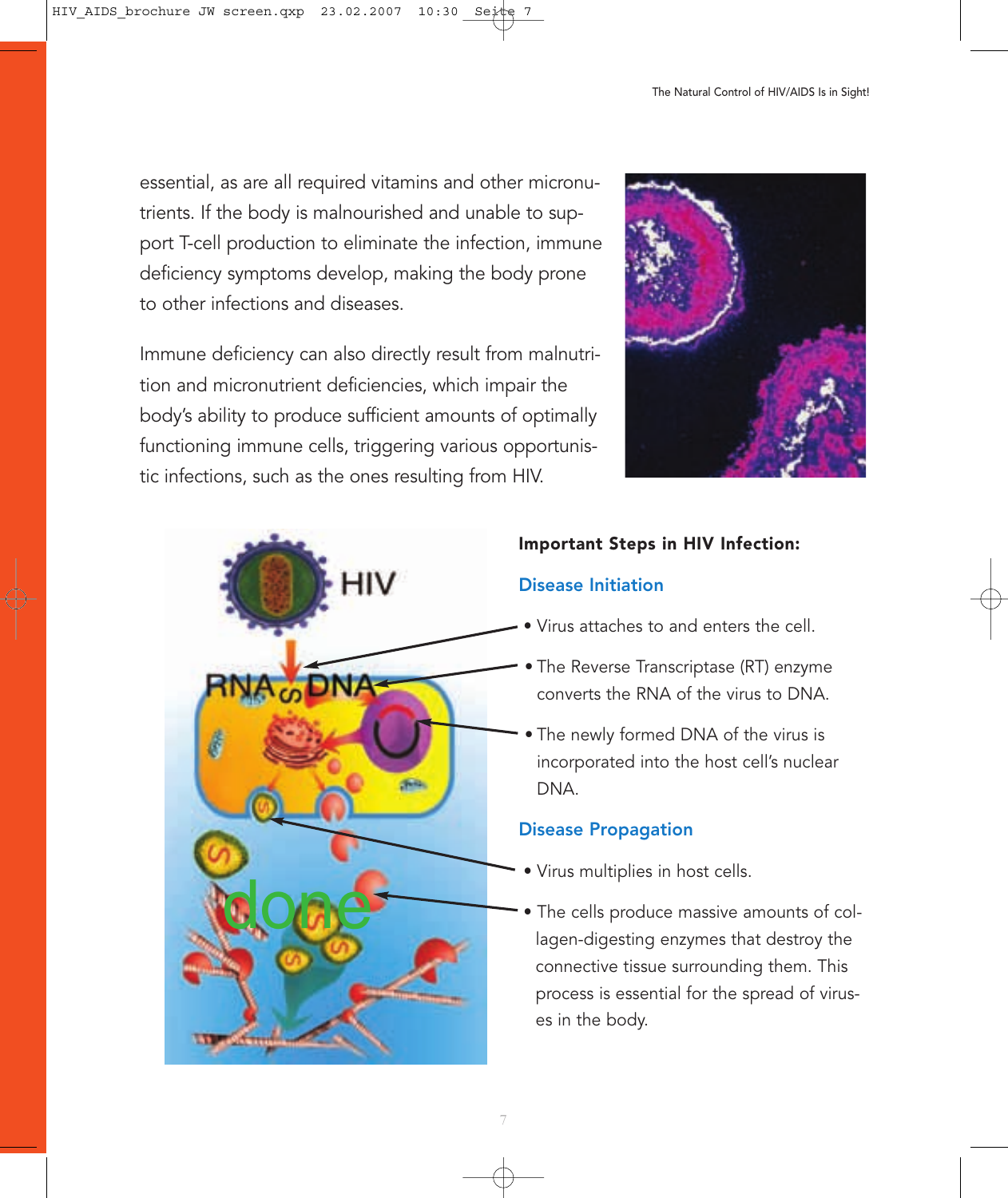### How Nutrients Work in HIV/AIDS

Vitamins, minerals, amino acids and other micronutrients are important in controlling HIV and other viral infections through several cellular mechanisms. The critical ones include:

1. Controlling HIV multiplication



2. Blocking viral spread

Vitamins and other micronutrients can effectively prevent the multiplication of viruses. Vitamin C, for example, can inhibit the Reverse Transcriptase (RT) enzyme essential for viral replication. N-acetyl cysteine is known as a natural inhibitor of this enzyme.

Research studies show that vitamin C is more effective than the anti-retroviral drug AZT in blocking the multiplication of HIV. Moreover, unlike AZT, it can prevent the virus from infecting new cells. In contrast to ARV drugs, vitamin C is safe and has no side effects.

Beside blocking the multiplication of the virus, vitamins and other micronutrients can block viral spread by using two mechanisms: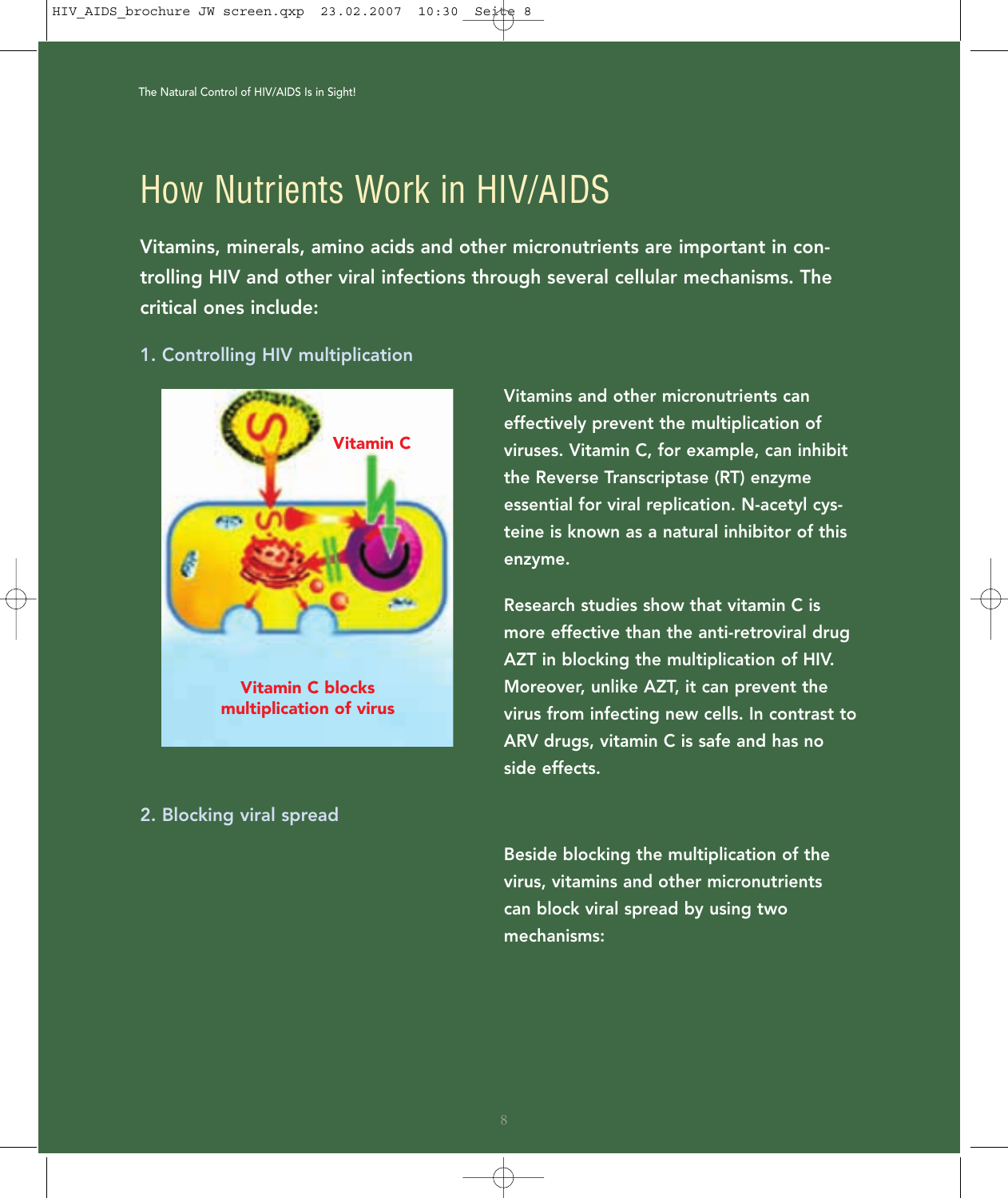![](_page_8_Figure_1.jpeg)

1. They prevent the destruction of the surrounding connective tissue by blocking the enzymatic digestion of collagen and other proteins building this tissue.

2. They stimulate the production of collagen and optimize the strength and integrity of the connective tissue, making it difficult to be penetrated by the virus.

Particularly important in blocking the spread of infections are, among other nutrients, vitamin C, green tea polyphenols (EGCG), vitamin B6, the natural amino acids lysine and proline, copper and manganese.

![](_page_8_Figure_6.jpeg)

Irrespective of the cause of immune deficiencies – whether it is a virus or malnutrition – vitamins and other micronutrients are essential for fighting this condition effectively. In particular, vitamins A, B, C and E, together with minerals, trace elements, and amino acids, are critical for the production of white blood cells in the body, as well as for mounting an effective immune response against any pathogen, whether it be a virus, bacteria, or parasite.

Optimum daily intake of vitamins and other micronutrients is, therefore, not only essential for fighting HIV/AIDS, but also other opportunistic infections brought on by a failing immune system, such as tuberculosis and other infectious diseases.

*There are no drugs that can effectively control these mechanisms.* 

#### 3. Optimizing immune system function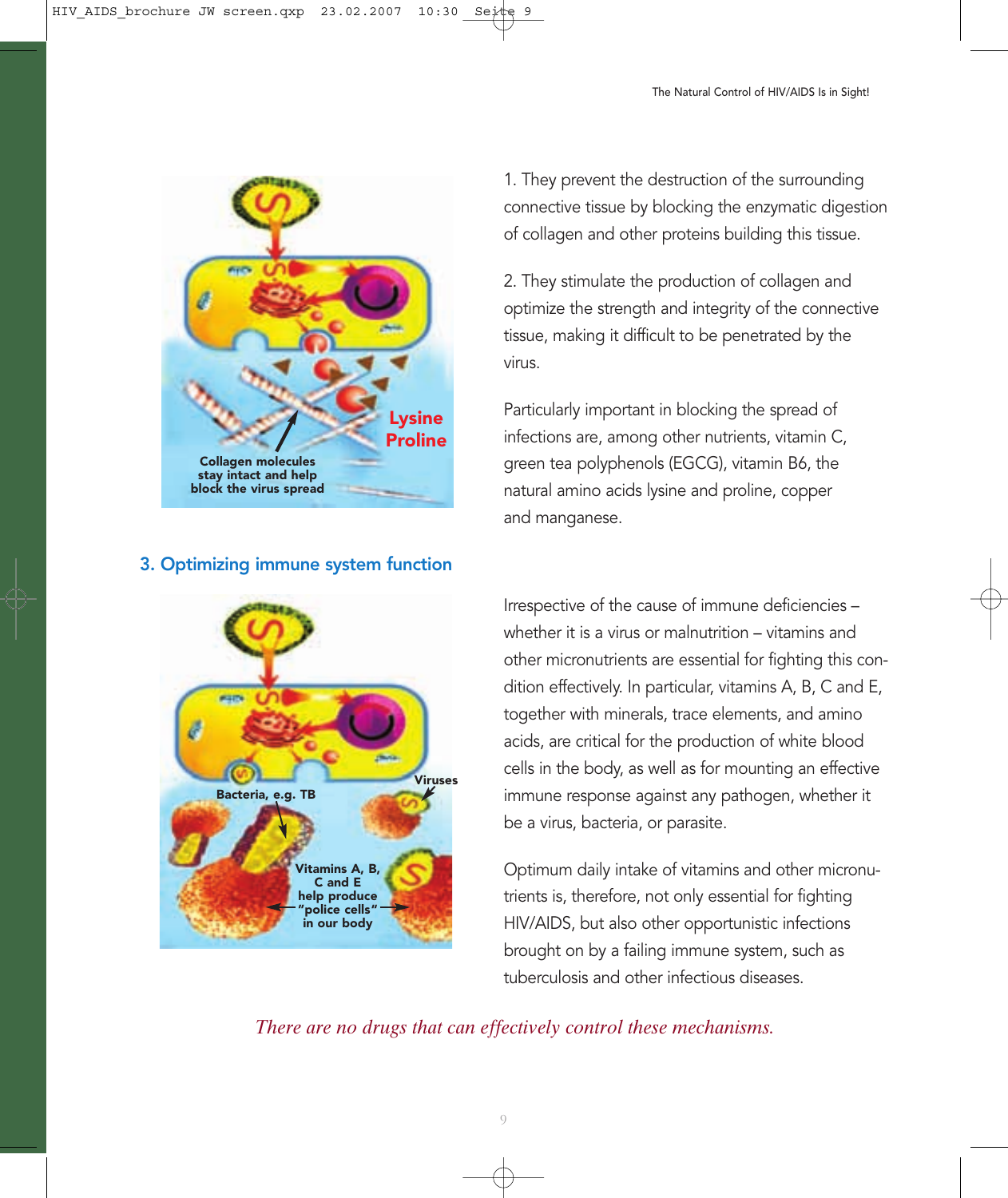## Nutrient Synergy in HIV/AIDS: The Proof

In Khayelitsha, a suburb of Cape Town, we conducted a nutritional program in HIV-positive patients with advanced AIDS. These patients were not taking any ARV drugs. The goal of this program was to show that a combination of vitamins and other micronutrients could improve immune system function, even in the advanced stages of AIDS.

Blood tests and health evaluations were performed on patients at the beginning and after the first and second months of the nutrient program. Just after the first month of taking vitamins, the blood test results of patients showed dramatic improvements. The production of leukocytes and other white blood cells, CD4 and CD8 cell counts, and other markers of the immune system significantly increased. Patients in the most advanced stages of AIDS had the highest improvements in their immune function. All changes reached statistical significance, documenting that the result was not a coincidence, but a real trend.

![](_page_9_Figure_4.jpeg)

Vitamins and other micronutrients are known to stimulate the production of white blood cells in the body. These cells are the most important "defense weapons" of the body in the fight against AIDS and other epidemics. The more white blood cells (lymphocytes, monocytes, T-cells, CD4 cells, etc.) the body produces, the more effectively it can fight AIDS. The combination of natural vitamins and micronutrients provided in this community health program was able to increase the number of all defense cells dramatically in the first four weeks.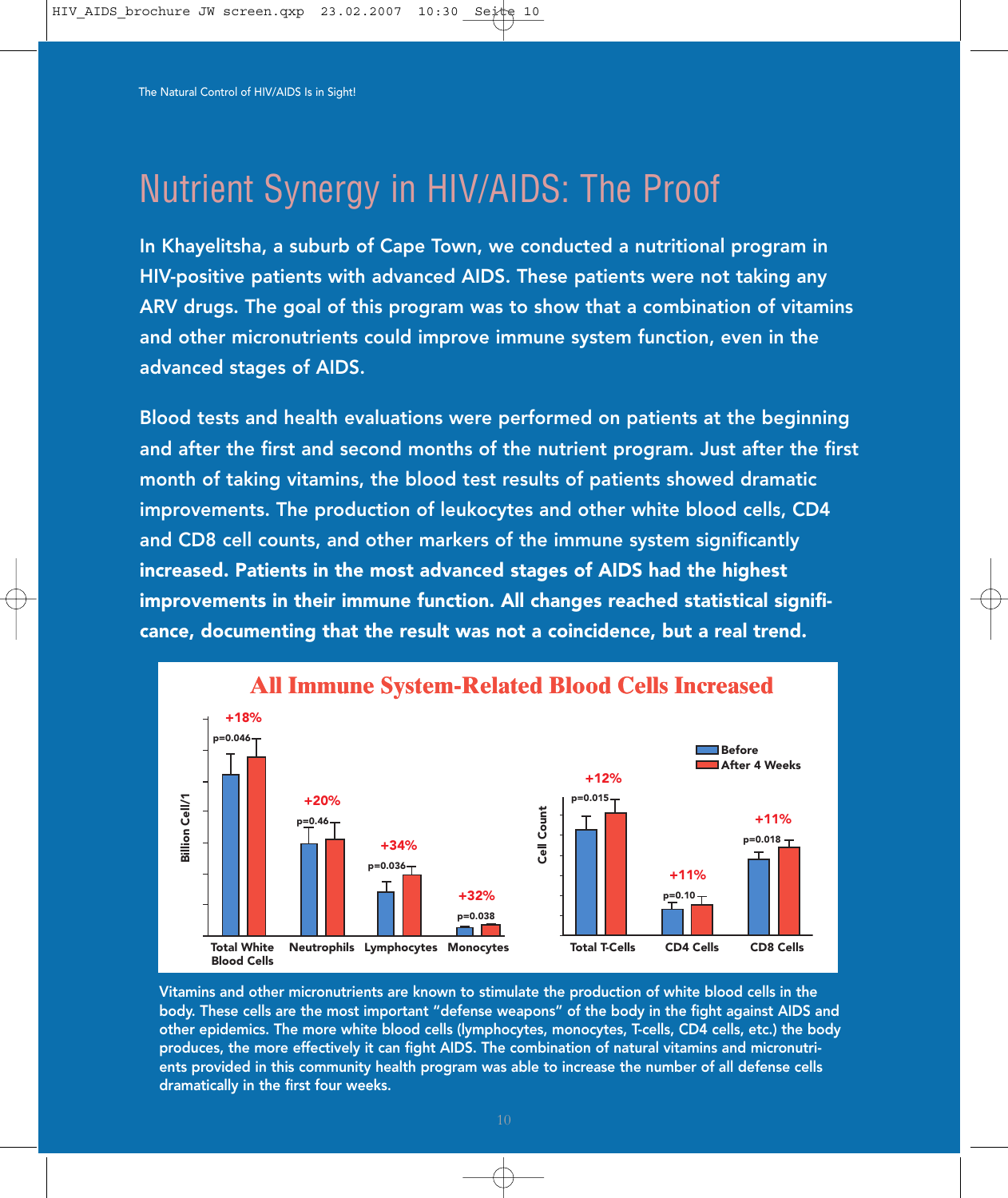AIDS brings a variety of symptoms, including fever, diarrhea, ulcers, excessive sweating, coughing, depression, weight loss and many others. An evaluation of these symptoms, based on personal reports recorded in a questionnaire conducted at the beginning and after four and eight weeks of the program, has showed that this nutritional program was effective in improving almost all the symptoms accompanying this disease. This is especially important since pharmaceutical drugs are known for their severe side effects and are unable to offer such profound improvements in general and mental health. This is not a coincidence, since micronutrients are essential for various specific and non-specific immune functions, as well as for improving the function of all other organs in the body.

![](_page_10_Figure_2.jpeg)

![](_page_10_Figure_3.jpeg)

The number of people suffering from AIDS-related symptoms decreased greatly during the vitamin program. PURPLE columns: Percentage of patients suffering from any of the symptoms listed. BEIGE columns: Percentage of patients suffering from these symptoms after eight weeks on vitamin program. Notice the marked decrease!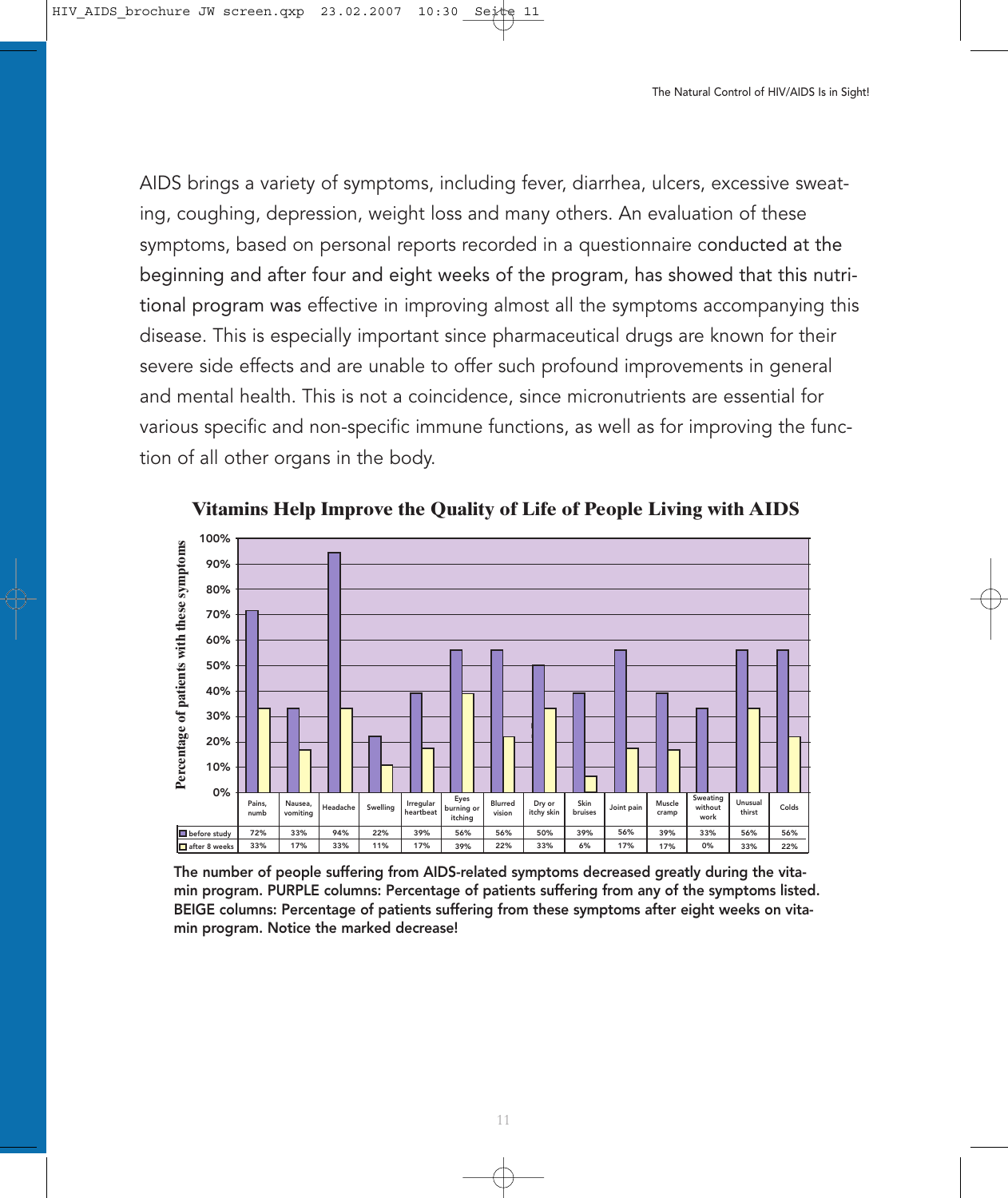![](_page_11_Picture_1.jpeg)

Zola's ulcer before and during the nutrient program: Before<br>taking vitamins, Zola had a deep and infected ulcer on her almost completely disappeared. taking vitamins, Zola had a deep and infected ulcer on her neck, a typical symptom of AIDS (Picture A). After only four weeks on the vitamin program, the infection disappeared and the ulcer had almost healed (Picture B). A similar reversal of AIDS-related symptoms has not been documented with ARV drugs.

Last year, Zola (age 20) experienced symptoms of weight loss, night sweating, and coughing. She consulted a clinic and was diagnosed with tuberculosis and also tested HIV positive. After finishing her tuberculosis treatment, she was advised to take anti-retroviral (ARV) drugs, but she objected because of their side effects.

By that time, she had developed symptoms of full-blown AIDS, including a deep neck ulcer that would not heal and that eventually developed into a severe infection. She also had pain in her legs and other parts of her body. Soon after she started the nutrient program, the pains in her body stopped and she gained weight. The infected wound began to heal and after one month had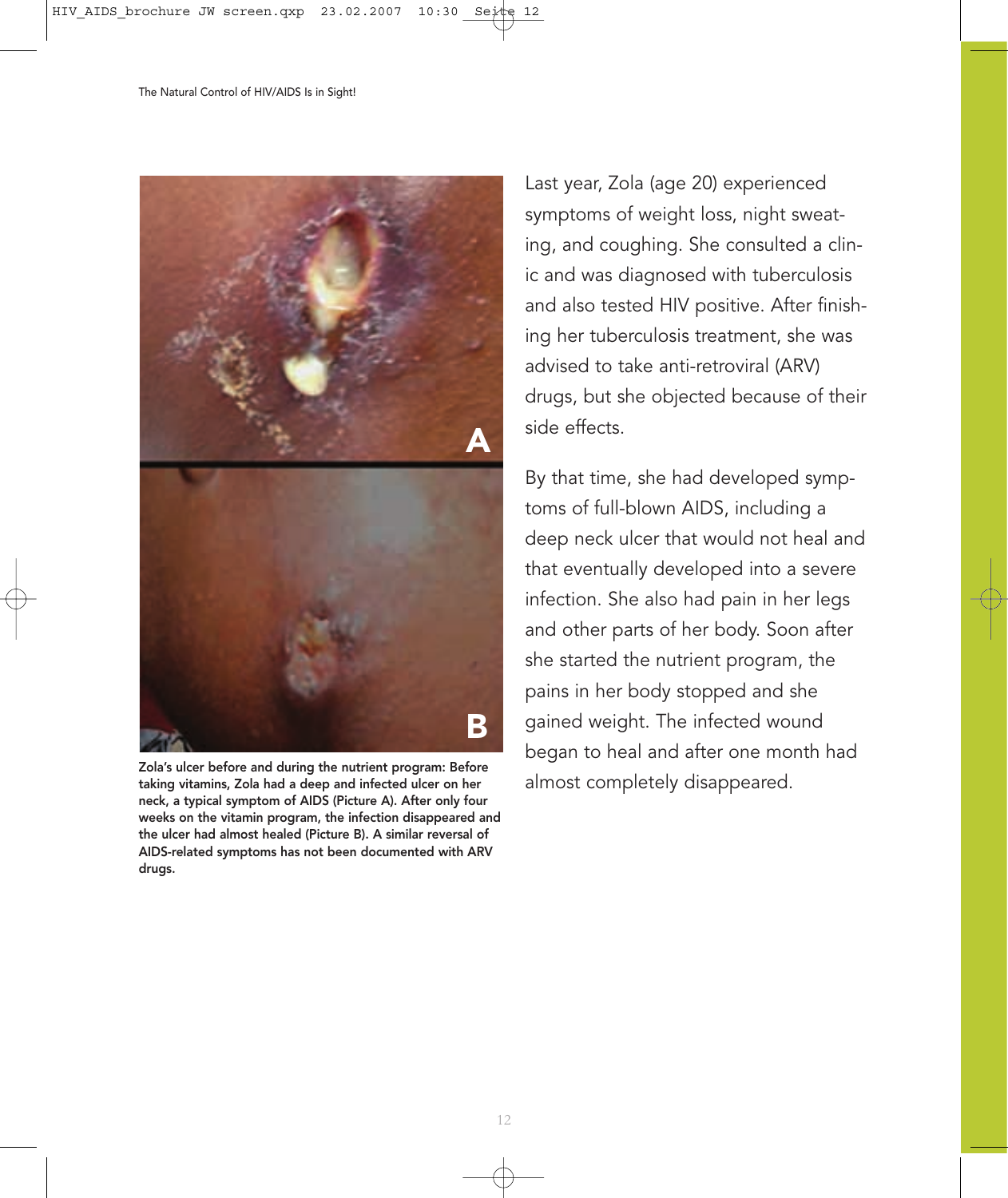#### She describes her situation as follows:

*"After only four weeks of taking the vitamins, the boil started to heal. It started to close, and I started to be myself again. I am still using the vitamins. I am a churchgoer; I belong to the church choir and I started going back to church. I started to sing and feel more energetic. I started to eat; I even woke up at midnight to eat. I usually was scared and hid my sickness, but today I am proud and bold to be saying things out loud. I call out to others to do the same, because there is hope."*

The combination of micronutrients used in the program is based on nutrient synergy, and it consists of specific vitamins, amino acids, and minerals, as well as other natural substances. The most important ingredients are the vitamins C, B, and E, the natural amino acids lysine, proline, and arginine, and natural trace elements, as well as polyphenol extracts from green tea (EGCG).

Since this vitamin program is a food supplement and not a medication, it should be considered as a safe and effective measure for people suffering from immune deficiencies. Any government in any country can now help their people in an effective, safe, and affordable manner. Although micronutrient deficiencies occur both in adults and children infected by HIV and malnutrition has been known since long ago as the main

cause of immune deficiency and infectious diseases, there has been no interest in conducting clinical studies to evaluate the efficacy of micronutrient intervention. This is not a coincidence, since natural approaches do not generate high profits, such as is the case with pharmaceutical drugs, and there is no financial interest in sponsoring such studies. However, available data from various clinical trials fully support the findings of our study with nutrient synergy in HIV/AIDS.

![](_page_12_Picture_6.jpeg)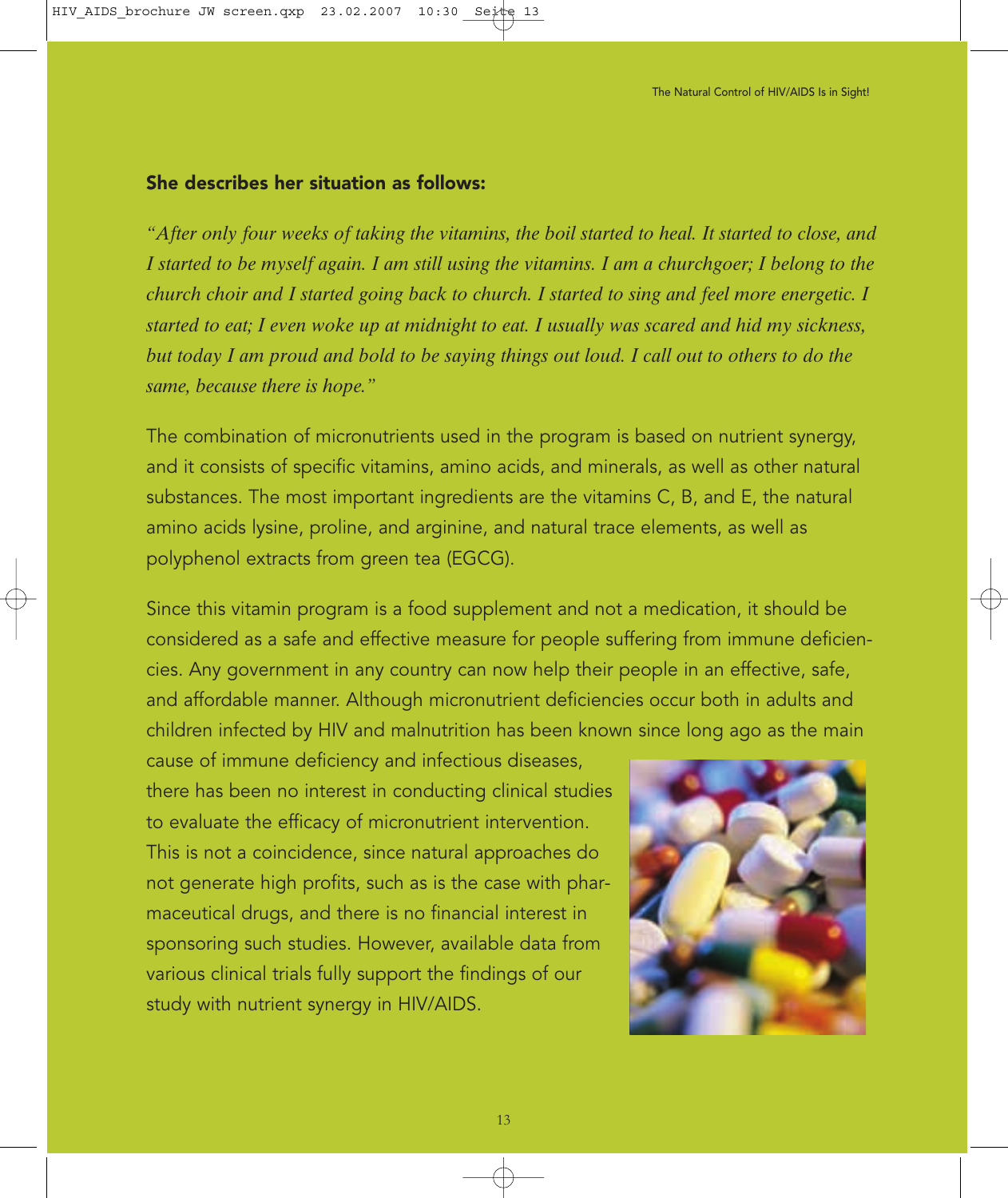## Clinical Evidence Supporting the Benefits of Nutrients in AIDS

Despite the widespread neglect in applying nutrient approaches to AIDS, there has been clinical evidence to support the effectiveness of individual nutrients. Most studies have been conducted with single nutrients, but some have tested randomly selected vitamin combinations. None of these programs has shown the comprehensive health effects in HIV/AIDS that are possible by applying nutrient synergy to defined physiological targets.

- Clinical improvements in AIDS patients (Cathcard, 1985).
- Vitamin C and thiol-containing nutrients, such as N-Acetyl cysteine, decrease activity of reverse transcriptase (RT), the main enzyme responsible for HIV replication (Am J Clin Nutr, 1991).
- Multivitamins can reduce fetal death, improve immune status of HIV-positive mothers (Lancet, 1998).
- WHO study in 481 HIV-infected men and women living in Thailand documents significant health improvements after 48 weeks of using multiple vitamin doses (AIDS, 2003).
- Vitamin A supplementation in 28 children born to HIV-infected women in Durban, SA showed decreased morbidity due to diarrhea (Am J Publ Health, 1995).
- A double-blind, placebo-controlled study over six years in 1,078 pregnant women in Tanzania evaluated the effects of multivitamins and vitamin A on HIV disease progression and survival. The results showed that taking vitamins cut disease progression by 50 percent and reduced the risk of death by 27 percent. Multivitamin intake significantly increased CD4 and CD8 cell counts and lowered viral loads (N Engl J Med, 2004).
- Vitamin A supplementation in 75 children with AIDS in Cape Town, SA showed an increase in CD4 count, indicating improved immunity (1996).
- Supplemental zinc in children resulted in higher CD4 counts after four weeks  $14$ . In adults, improved lymphocyte count and weight gain were reported in independent studies  $^{15, 16}$ .
- A comprehensive review of documentation on the effect of micronutrients in AIDS reported by Tufts University researchers (2005).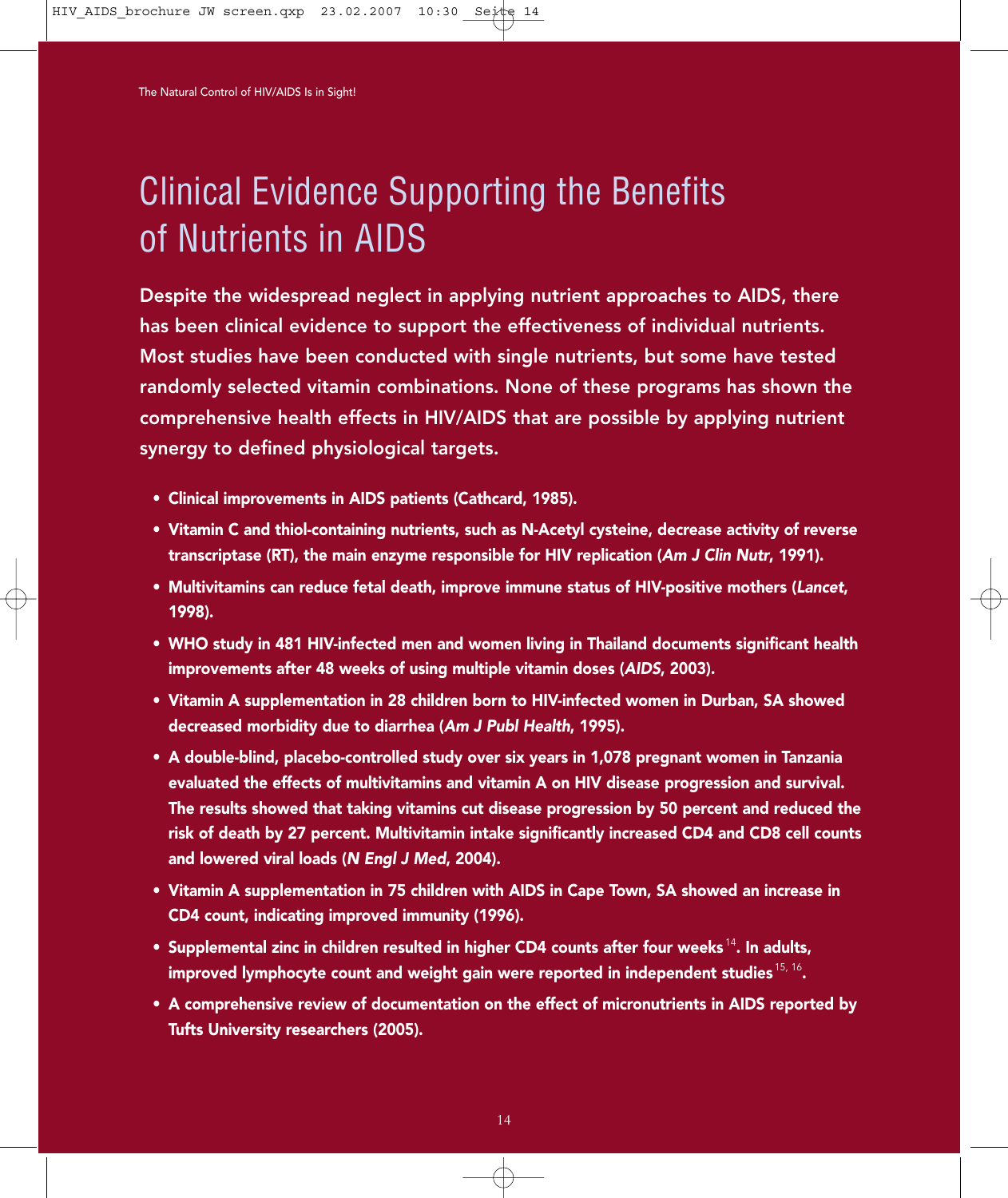### Problems With ARVs

HIV research targets stopping virus replication in the body with the assumption that then the immune system function will rebuild itself.

The fact is that although anti-HIV therapies can temporarily weaken the ability of the virus to replicate, they are not a cure since these drugs cannot totally eradicate the virus from the body or permanently suppress its replication. Also, these drugs are unable to restore immune system function and, instead, impair it by damaging healthy cells.

Over time, the virus mutates, or changes, enough so that it is no longer affected by these drugs. This process is called viral resistance, and it is likely to happen with almost all anti-HIV drugs.

AIDS drug treatments are considered by many to be worse than the disease itself. A large number of medications has to be taken at regular schedules, and the treatment requires drastic changes in lifestyle. If the doses are missed or a patient is noncompliant with the schedule, drug effectiveness decreases and the possibility of the virus developing resistance becomes more likely. More importantly, ARVs are very toxic with many debilitating side effects.

![](_page_14_Picture_6.jpeg)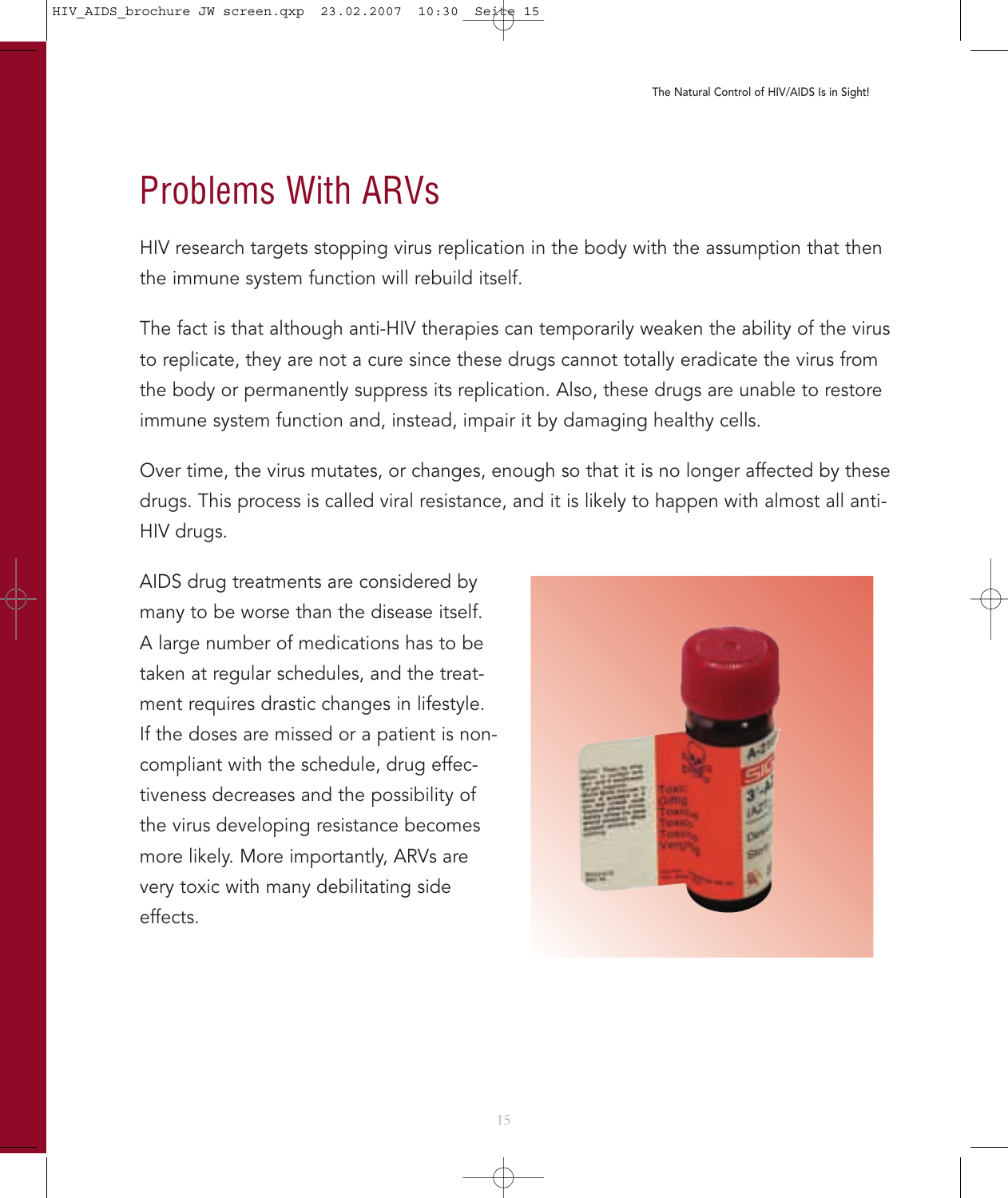### ARV Side Effects:

![](_page_15_Picture_2.jpeg)

![](_page_15_Picture_3.jpeg)

![](_page_15_Picture_4.jpeg)

1. Fat maldistribution or changes in body composition, commonly called lipodystrophy syndrome(s).

This includes sunken cheeks in the face; loss of fat in the arms and legs; loss of shape in the buttocks; breast enlargement; formation of fatty pad in the back, or buffalo hump; and increase in fat around the gut, or central obesity.

#### 2. Nucleoside analog drugs are toxic to the mitochondria, which has different clinical manifestations.

Symptoms can include myopathy (muscle cell destruction and weakness), peripheral neuropathy (numbness and tingling in fingers and toes), and pancreatitis (inflammation of the pancreas).

#### 3. Vascular necrosis and bone necrosis (osteonecrosis).

These result from a lack of blood supply in the bone that leads to the deterioration and death of bone tissue. One of the consequences of this condition is the fracture or collapsing of the bone.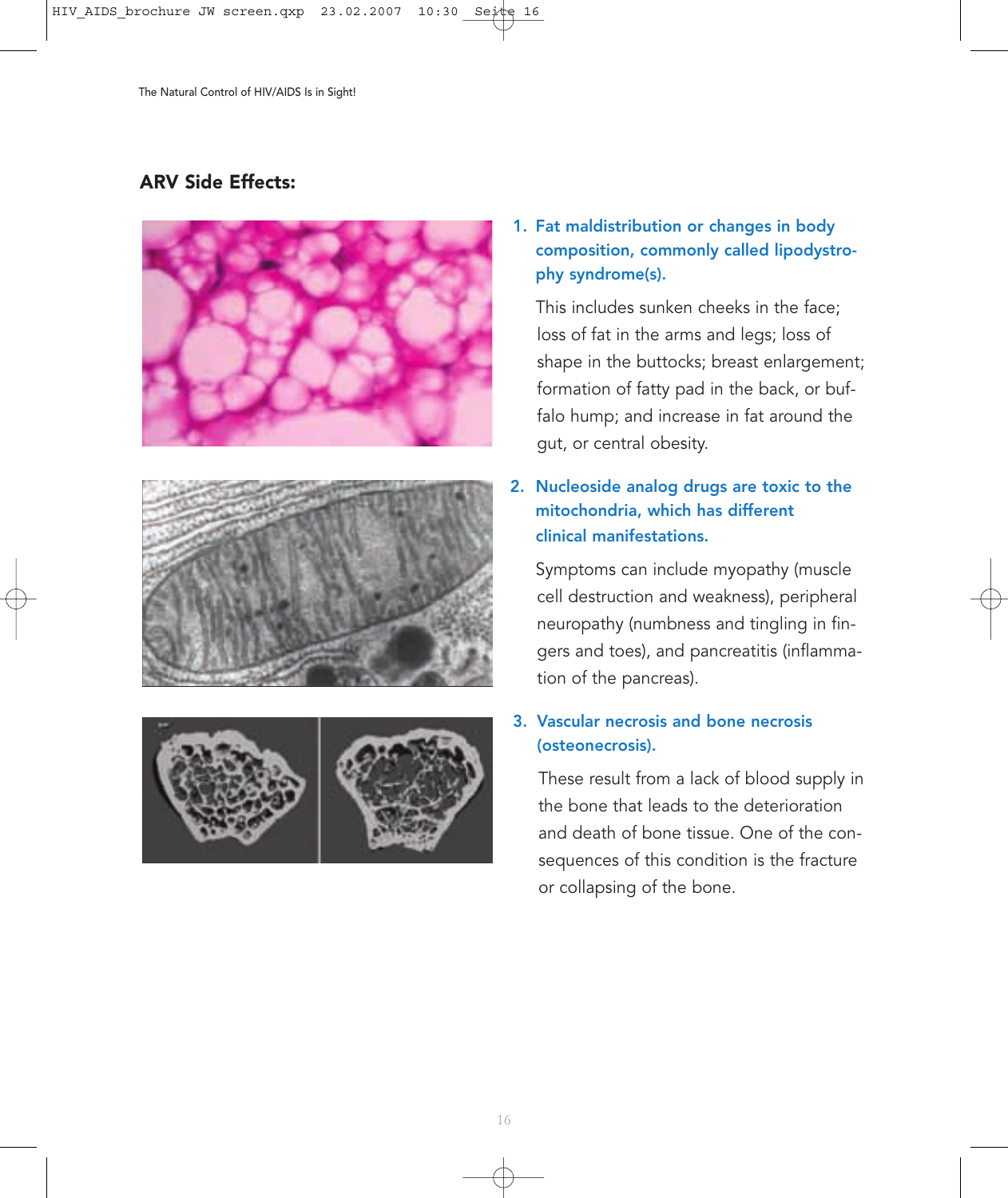#### 4. Nutritional side effects of commonly prescribed medications for HIV/AIDS.

| <b>Conditions Treated</b>          | <b>Medication</b>   | <b>Side Effects</b>                                                                                                   |
|------------------------------------|---------------------|-----------------------------------------------------------------------------------------------------------------------|
| HIV-related herpes<br>zoster virus | Acylovir            | Nausea, vomiting,<br>altered taste                                                                                    |
| <b>HIV</b> infection               | Zidovudine<br>(AZT) | Nausea, anemia, altered<br>taste                                                                                      |
| CMV (Cytomegalovirus)              | Ganciclovir         | Elevated liver enzymes,<br>nausea, anorexia                                                                           |
| Pneumonia                          | Pentamidine         | Nausea, vomiting,<br>abnormal liver function,<br>elevated sugar levels or<br>decreased sugar levels<br>(pancreatitis) |
| Kaposi's sarcoma                   | Alpha interferon    | Nausea, vomiting,<br>anorexia                                                                                         |
| Candida infections                 | Clotrimazole        | Nausea, vomiting, diar-<br>rhea, abdominal cramps                                                                     |
|                                    | Ketoconazole        | Hepatitis, nausea, vomit-<br>ing, diarrhea                                                                            |
|                                    | Nystatin            | Nausea, hepatitis,<br>abdominal pain                                                                                  |
| Toxoplasmosis                      | Pyrimethamine       | Malabsorption of folic<br>acid                                                                                        |
|                                    | Sulfadiazine        | Anorexia, nausea,<br>vomiting                                                                                         |

All these side effects call for a revision of current treatments and a wide application of nutrient support in AIDS.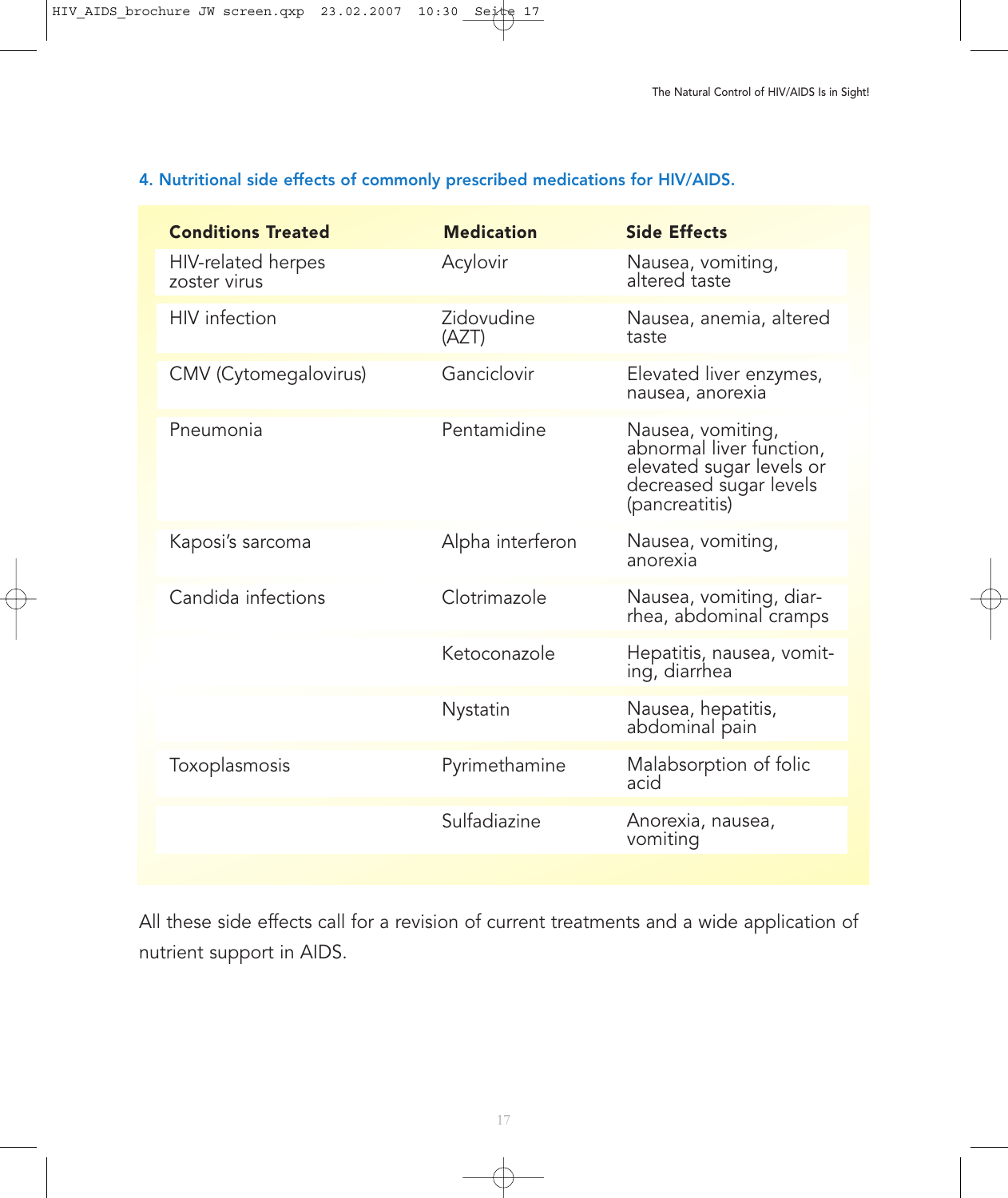## Conclusion

In an Open Letter published in the May 6, 2005 edition of The New York Times, Dr. Rath, recognizing that the health and lives of millions were at stake, announced the preliminary, dramatic results of a clinical pilot project conducted in HIV/AIDS patients in South Africa. These results showed that a micronutrient program could reverse the course of HIV/AIDS after just four weeks in people who had never taken anti-retroviral (ARV) drugs. The reversal trend included significant improvements in immune system function and general well-being.

These findings have far-reaching implications for the natural control of HIV/AIDS safely and affordably, particularly in the countries and communities that have been hardest hit by this devastating pandemic. Already, members of the international scientific and medical community have expressed their interest in collaborating with Dr. Rath to implement this natural approach to HIV/AIDS on a global scale.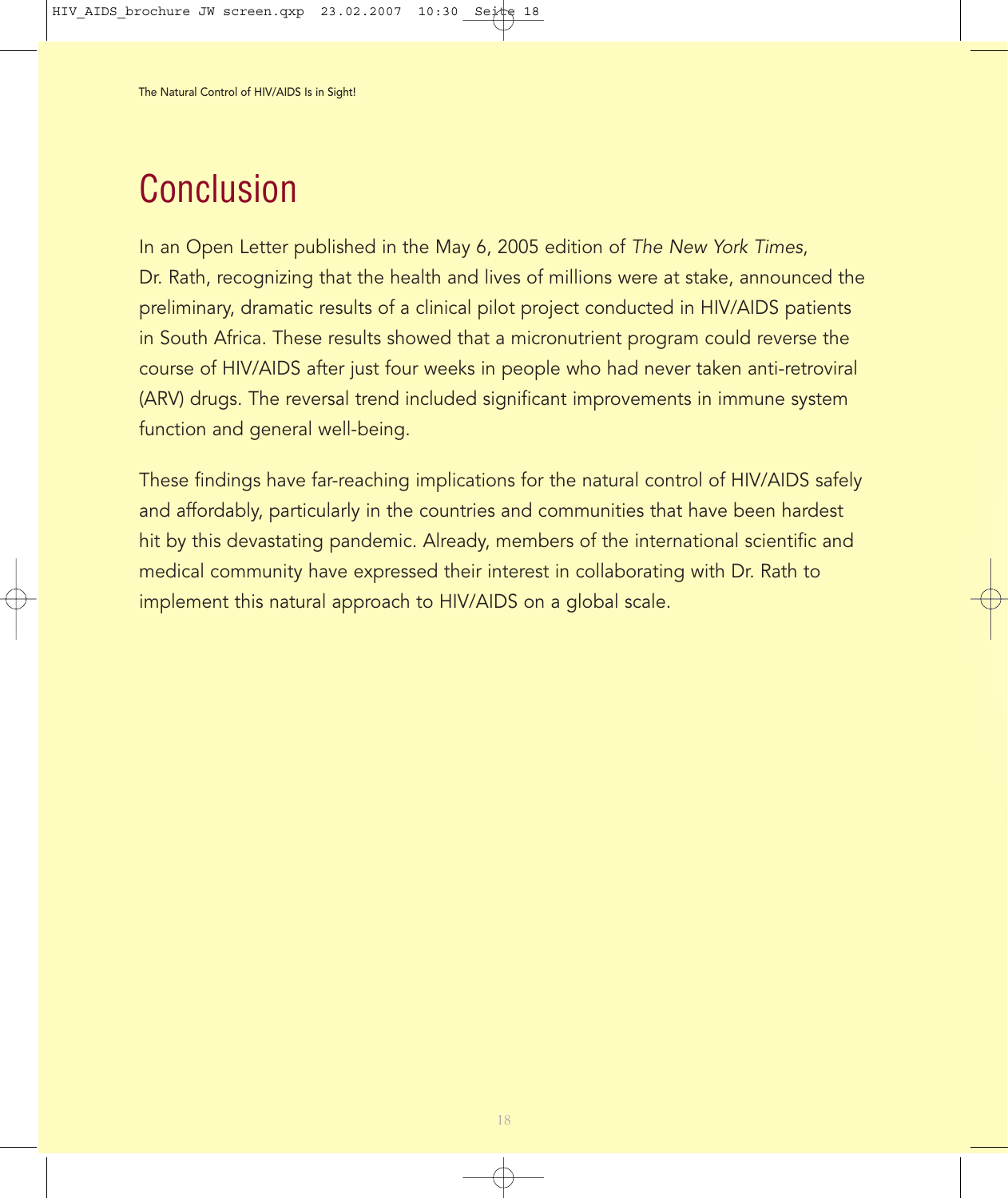![](_page_18_Picture_1.jpeg)

**More Information: www.dr-rath-foundation.org.za** 

Dr. Rath's Open Letter as published in The New York Times on May 6, 2005.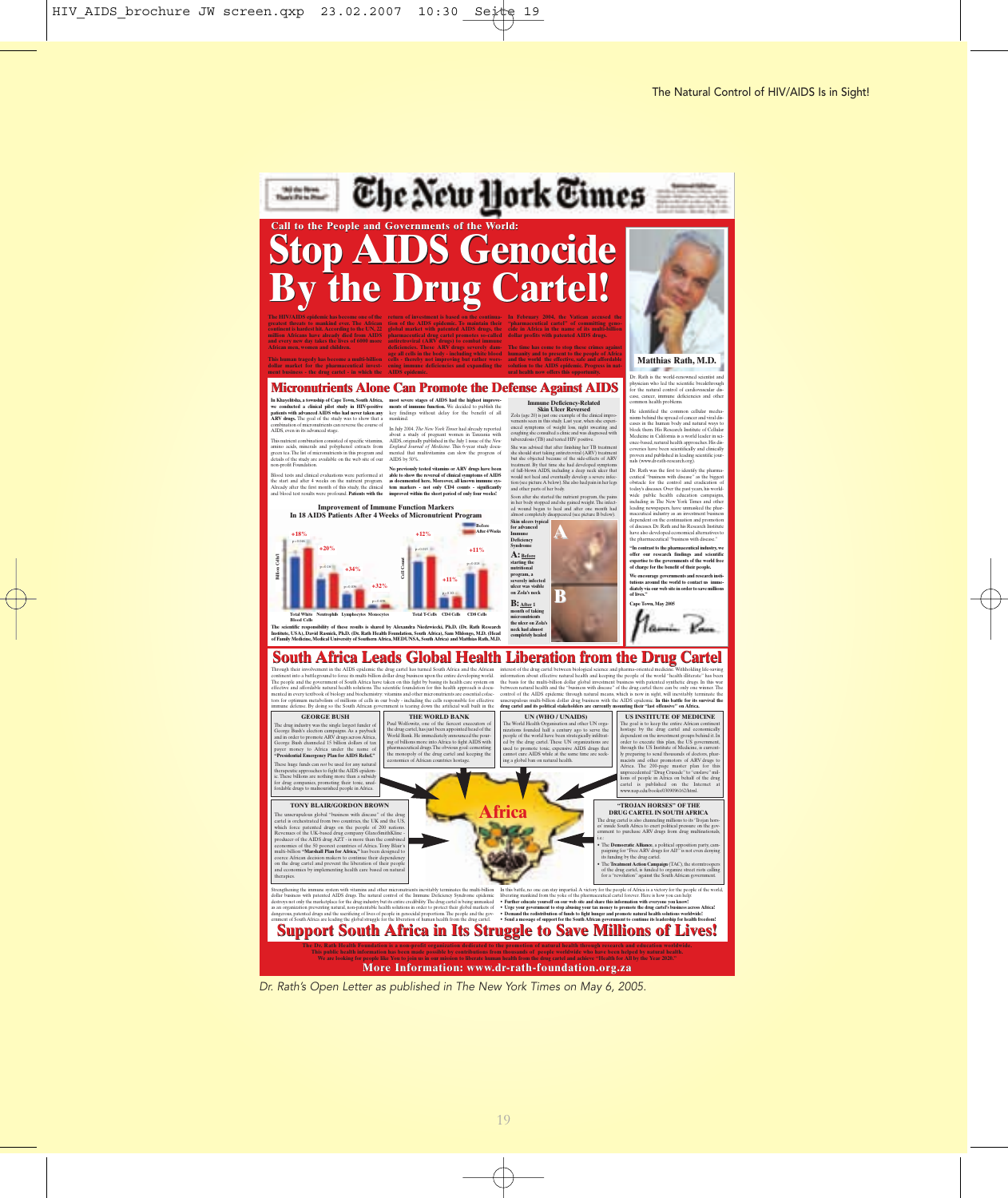### About the Authors

![](_page_19_Picture_2.jpeg)

Matthias Rath, M.D.

#### Matthias Rath, M.D.

Dr. Matthias Rath has devoted his life to conducting research in natural health approaches and applying his discoveries for the benefit of human health. Dr. Rath worked in close collaboration with the late two-time Nobel Laureate Dr. Linus Pauling, and has published several papers on the use of nutrients in various chronic conditions, particularly in the control of cancer and atherosclerosis.

Dr. Rath founded the Dr. Rath Research Institute to conduct and promote research in natural health that leads to the development of nutrient-based therapies for common chronic conditions.

![](_page_19_Picture_7.jpeg)

Aleksandra Niedzwiecki, Ph.D.

#### Aleksandra Niedzwiecki, Ph.D.

Dr. Rath's dedicated research team is led by Aleksandra Niedzwiecki, Ph.D., a biochemist who has worked directly with two Nobel Laureates and who formerly served as the director of cardiovascular research at the Linus Pauling Institute (USA).

The Dr. Rath Research Institute team has presented its work at numerous scientific and clinical conferences and published its scientific findings in peer-reviewed journals.

Scientific progress in Cellular Medicine has opened up new directions in the research and therapy of many diseases.

#### More information can be found at www.drrathresearch.org.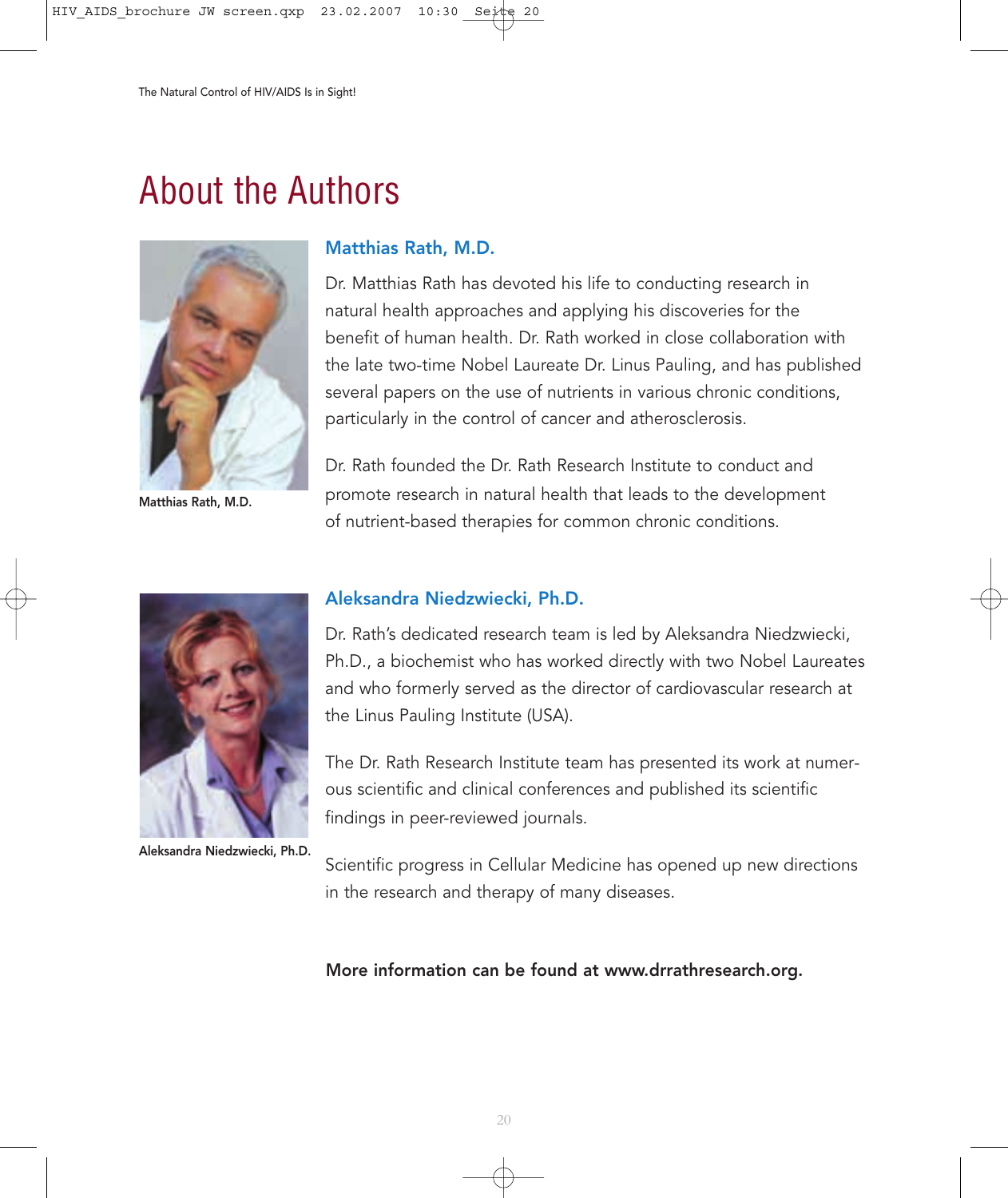### References

- 1. Joint UN Programme on HIV/AIDS (UNAIDS). AIDS Epidemic Update: December 2003. Geneva, Switzerland. Accessed December 9, 2003 at http://www.unaids.org.
- 2. Craven B, Fiala C, de Harven E, Stewart G. The anomalous case of HIV/AIDS. World Economics. 2005;6(1):119-133.
- 3. Schofield C, Ashworth A. Why have mortality rates for severe malnutrition remained so high? Bull World Health Organ. 1996;74(2):223-229.
- 4. World Health Organization. Provisional WHO clinical case definition for AIDS. Weekly Epidemiological Records. 1986;7(10):72-73.
- 5. Seligmann M, Chess L, Fahey JL, et al. AIDS An immunologic reevaluation. N Engl J Med. 1984;311(20):1286-1292.
- 6. Mims C, White DO. Viral Pathogenesis and Immunology. Oxford: Blackwell Scientific Publications; 1984.
- 7. Groenewald P, Bradshaw D, Dorrington R, Bourne D, Laubscher R, Nannan N. Identifying deaths from AIDS in South Africa: An update. AIDS. 2005;19(7):744-745.
- 8. Groenewald P, Nannan N, Bourne D, Laubscher R, Bradshaw D. Identifying deaths from AIDS in South Africa. AIDS. 2005;19(2):193-201.
- 9. Mosley W. Disease Control Priorities in Developing Countries. New York: World Bank through Oxford University Press; 1993.
- 10.Brewster DR, Manary MJ, Graham SM. Case management of kwashiorkor: An intervention project at seven nutrition rehabilitation centres in Malawi. Eur J Clin Nutr. 1997;51(3):139-147.
- 11.Nolan T, Angos P, Cunha AJ, Muhe L, Qazi S, Simoes EA, Tamburlini G, Weber M, Pierce NF. Quality of hospital care for seriously ill children in less-developed countries. Lancet. 2001;357(9250):106-110.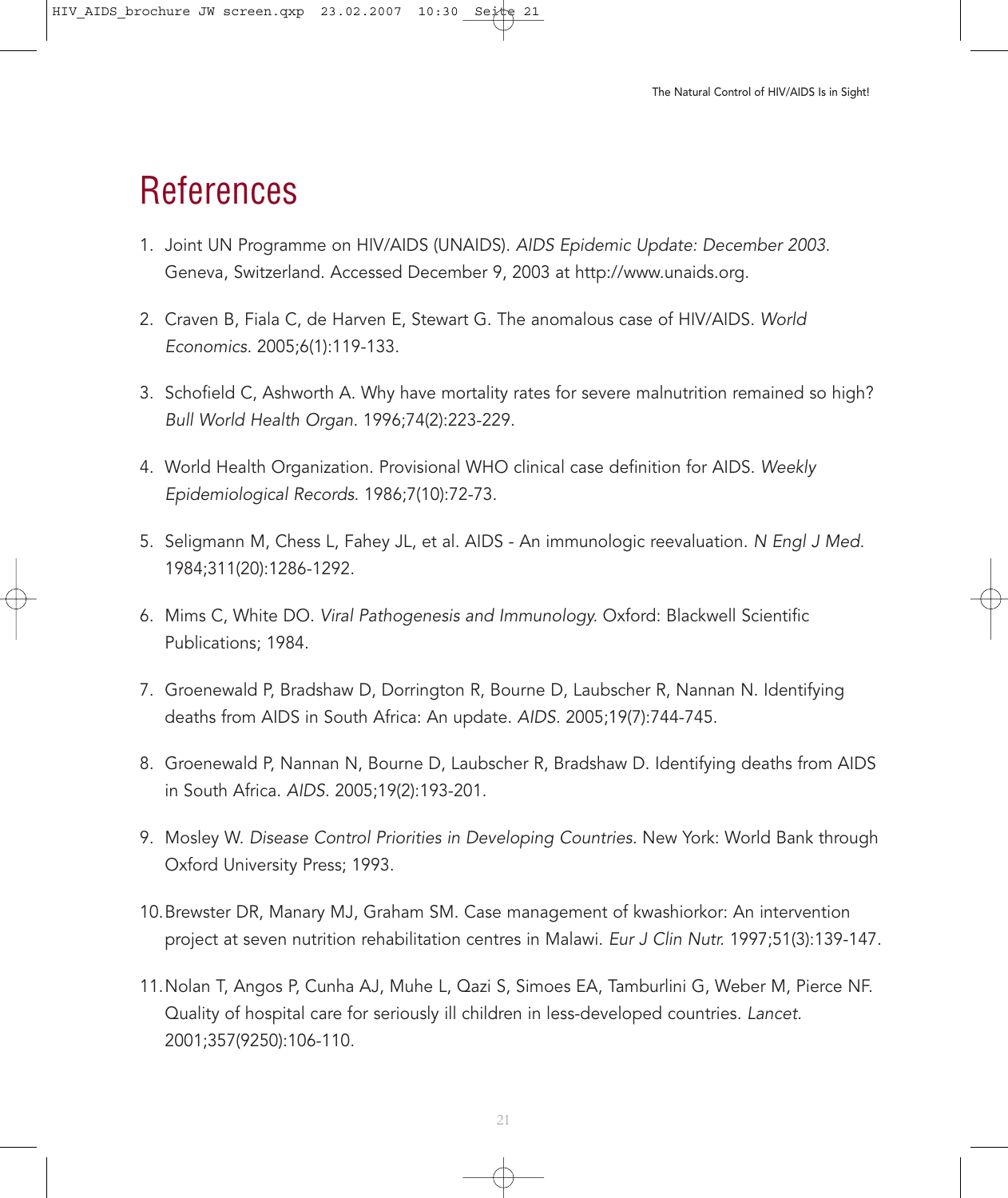- 12.Eley BS, Sive AA, Abelse L, Kossew G, Cooper M, Hussey GD. Growth and micronutrient disturbances in stable HIV-infected children in Cape Town. Ann Trop Paediatr. 2002;22(1):19-23.
- 13.Kelly P. Micronutrient supplementation in the HIV diarrhea wasting syndrome in Zambia: A randomized controlled trial. AIDS. 1999;13(4):495-500.
- 14.Reich EN, Church JA. Oral zinc supplementation in the treatment of HIV-infected children. Pediatr AIDS HIV Infect. 1994;5(6):357-360.
- 15.Mocchegani E, Veccia S, Ancarani F, Scalise G, Fabris N. Benefit of oral zinc supplementation as an adjunct to AZT therapy against opportunistic infections in AIDS. Int J Immunopharmacol. 1995;17(9):719-727.
- 16.Isa L, Luccini A, Lodi S, Giachetti M. Blood zinc status and zinc treatment in human immunodeficiency virus-infected patients. In J Clin Lab Res. 1992;22(1):45-47.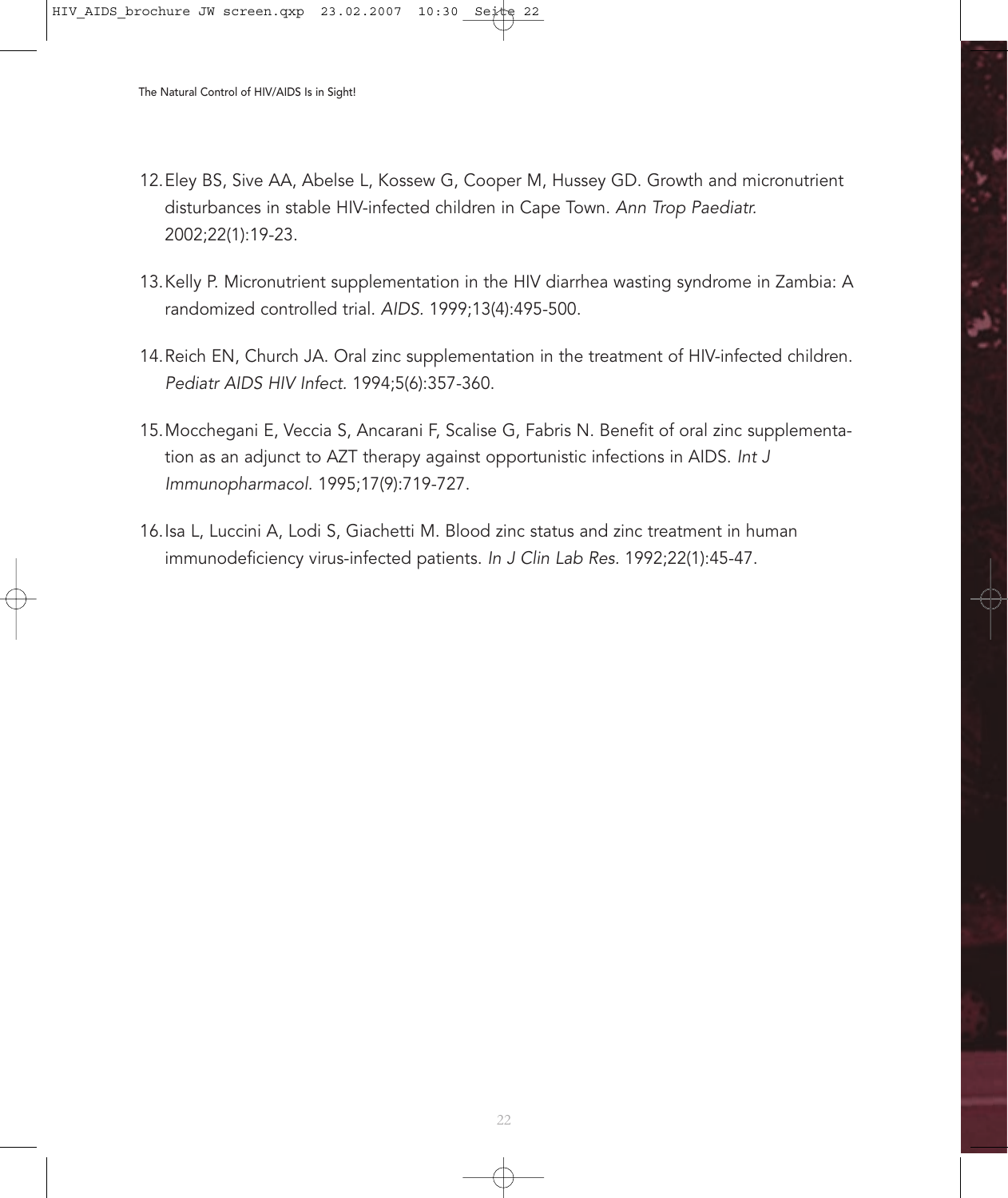![](_page_22_Picture_0.jpeg)